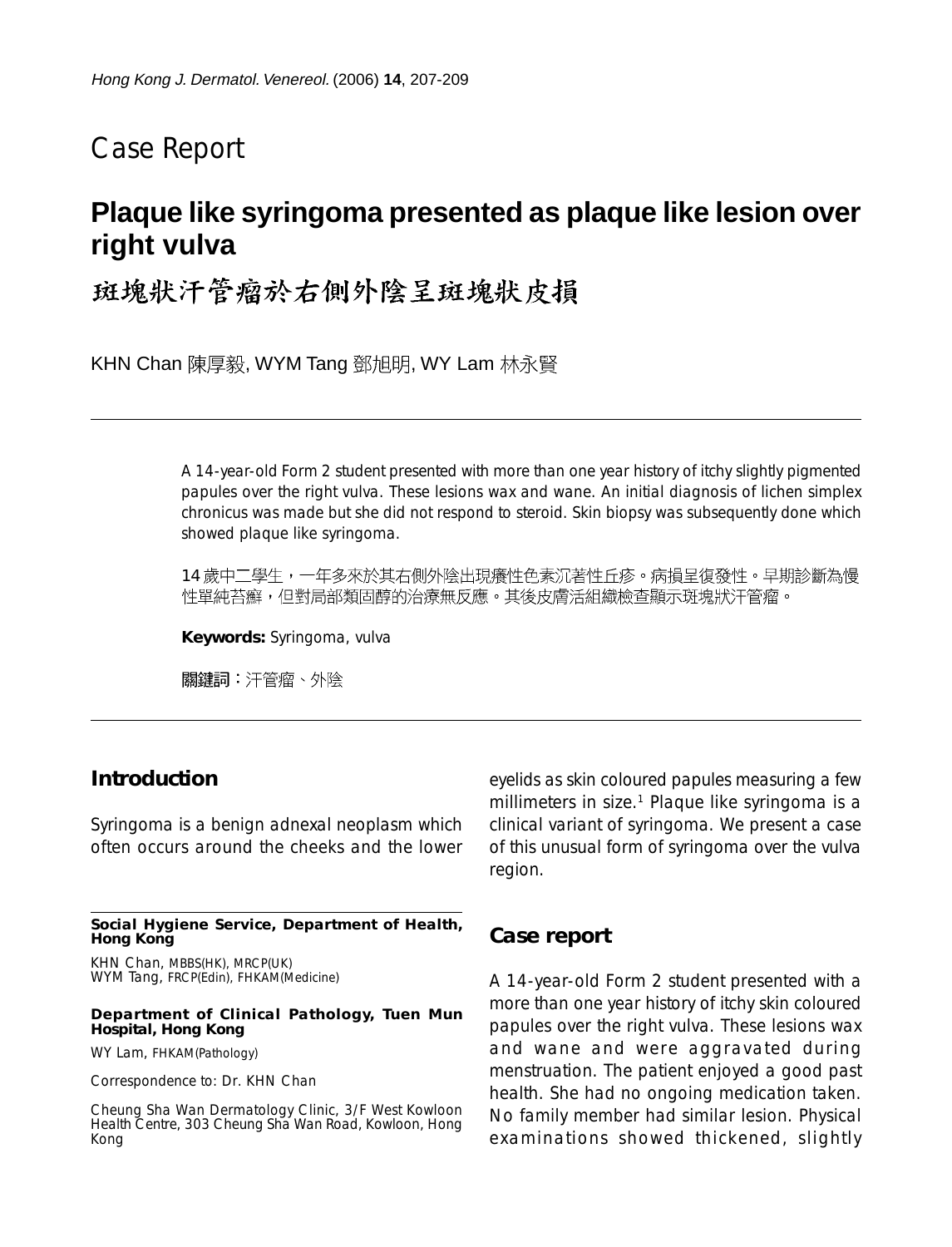pigmented papular lesions over the right vulva (Figure 1). There was no pustule and no skin atrophy. Topical steroid was prescribed by the family doctor but there was no improvement. No other similar skin lesion could be found in other parts of the body. Differential diagnoses included vellus hair cysts, epidermoid cysts, milia en plaque, syringoma en plaque, lichen simplex chronicus, lichen nitidus, plane wart, molluscum contagiosum and adnexal carcinoma. A skin biopsy was done over the right vulva which showed milia like structures associated with comma- and tadpoleshaped tubules and cell cords in scirrhous stroma (Figure 2). The pathological diagnosis is consistent with plaque like syringoma.

## **Discussion**

Syringoma is a benign adnexal neoplasm formed by well differentiated ductal elements. It usually presents as multiple, skin coloured, small papules over the cheeks and lower eyelids. The lesions are usually asymptomatic and they tend to first appear at puberty.2 Other clinical variants include solitary, eruptive, milia-like, lichen planus like and plaque like syringoma. Other unusual sites of involvement include the penis, vulva, ankle, upper extremities and scalp.

Syringoma is usually an incidental finding. Rarely, some familial cases may occur.<sup>3</sup> In addition, it may be associated with Marfan, Down and Ehlers-Danlos Syndrome.4 Friedman and Butler proposed a classification of syringoma in 1987 based on the clinical features and associated conditions.<sup>5</sup> It is divided into categories of localised, generalised, familial, Down's syndrome associated syringoma. There have been around ten documented cases of plaque-type syringoma. The first of which was published in 1979.<sup>6</sup> In all cases, the lesions were asymptomatic and they involved the face, arms and trunk.

Histopathology of syringoma typically shows multiple eccrine ducts, lined by two layers of cuboidal epithelium which are dispersed within a fibrous stroma in the dermis. Histopathology of plaque-like syringoma is identical to that of typical syringoma. The main histopathological diagnosis include morphoeaform basal cell carcinoma, eccrine syringocarcinoma, microcystic adnexal carcinoma and desmoplastic trichoepithelioma. The lack of subcutaneous fat involvement and the



**Figure 1.** Thickened, slightly pigmented and papular lesions over the right vulva.



**Figure 2.** Milia like structures associated with commaand tadpole- shaped tubules and cell cords in scirrhous stroma.